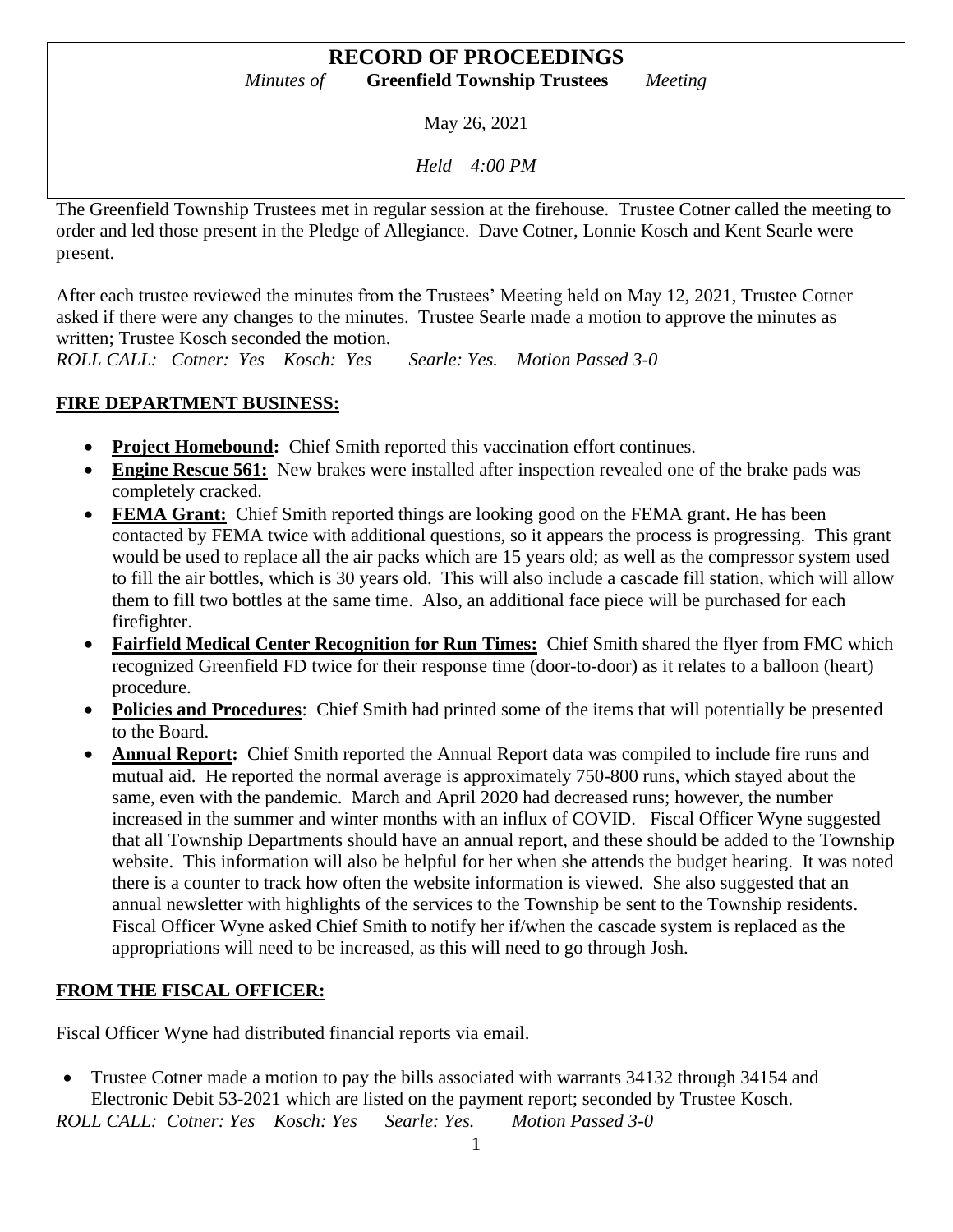# **RECORD OF PROCEEDINGS**

*Minutes of* **Greenfield Township Trustees** *Meeting*

May 26, 2021

*Held 4:00 PM*

• Trustee Cotner made a motion to approve Resolution 2021 05 26 01 to amend the 2021 Revenue and Appropriations in the following funds:

*Fund 2272 currently has \$50.27 to be appropriated Fund 2272 estimated revenue for 2021 is \$5.00*

*Fund 2273 currently has \$5.29 to be appropriated Fund 2273 estimated revenue for 2021 is \$3.50*

*Fund 2274 currently has \$2.98 to be appropriated Fund 2274 estimated revenue for 2021 is \$2.50 Motion was seconded by Trustee Kosch.*

*ROLL CALL: Cotner: Yes Kosch: Yes Searle: Yes. Motion Passed 3-0*

**ROAD AND CEMETERY**: Fiscal Officer Wyne reported on behalf of Tom Shafer, Road and Cemetery Superintendent, who was not in attendance. Both Tom and Jeff Bondurant, Road Department employee, wish to move forward with working four ten-hour days in the summer months, Monday through Thursday. This would become effective with the pay period beginning May 30, 2021 (pay date June 24, 2021). However, the first week of the pay period will be worked as eight-hour days due to the Memorial Day Holiday on May 31, 2021. This will be the same situation for any week with a holiday, i.e. Independence Day/July 4<sup>th</sup>, and Labor Day, September 6, 2021. The four ten-hour day schedule will continue through September 30, 2021, on a contingent basis. The Trustees or the employees will be able to discontinue the four ten-hour day summer schedule upon discussion and approval.

Trustee Cotner made a motion to approve the four ten-hour day summer schedule, Monday through Thursday, effective May 30, 2021 through September 30, 2021 – as long as there are no issues. Trustee Searle seconded the motion.

*ROLL CALL: Cotner: Yes Kosch: No Searle: Yes. Motion Passed 2-1*

Trustee Searle noted the Trustees will need to keep track of the workload during the summer schedule. He also raised the issue of the footers being poured in the cemetery ahead of Memorial Day, and if there had been issues that caused the delay in the footers being poured. Tom told Dawn he was not able to get the cement delivered until Friday, May 28, 2021. Discussion continued regarding when the footers are being poured and when they should be poured, obtaining the concrete and having it delivered, etc. It was noted the forms for the footers are in the cemeteries and ready to be poured. Trustee Cotner stated he would check with another company to find out if they would be able to deliver sooner if they send a bill to the Township; Fiscal Officer Wyne confirmed that could be done, and they would need to submit a W-9 form to the Township in that case.

**ZONING BUSINESS:** Kevin Yeamans, Zoning Inspector, reported he was preparing for two variance meetings to be held back-to-back at the Township Office beginning at 6:30 p.m. this evening. He also noted he was able to contact the Eagle Gazette and cancel the posting for the hearing scheduled for June 8, 2021, as they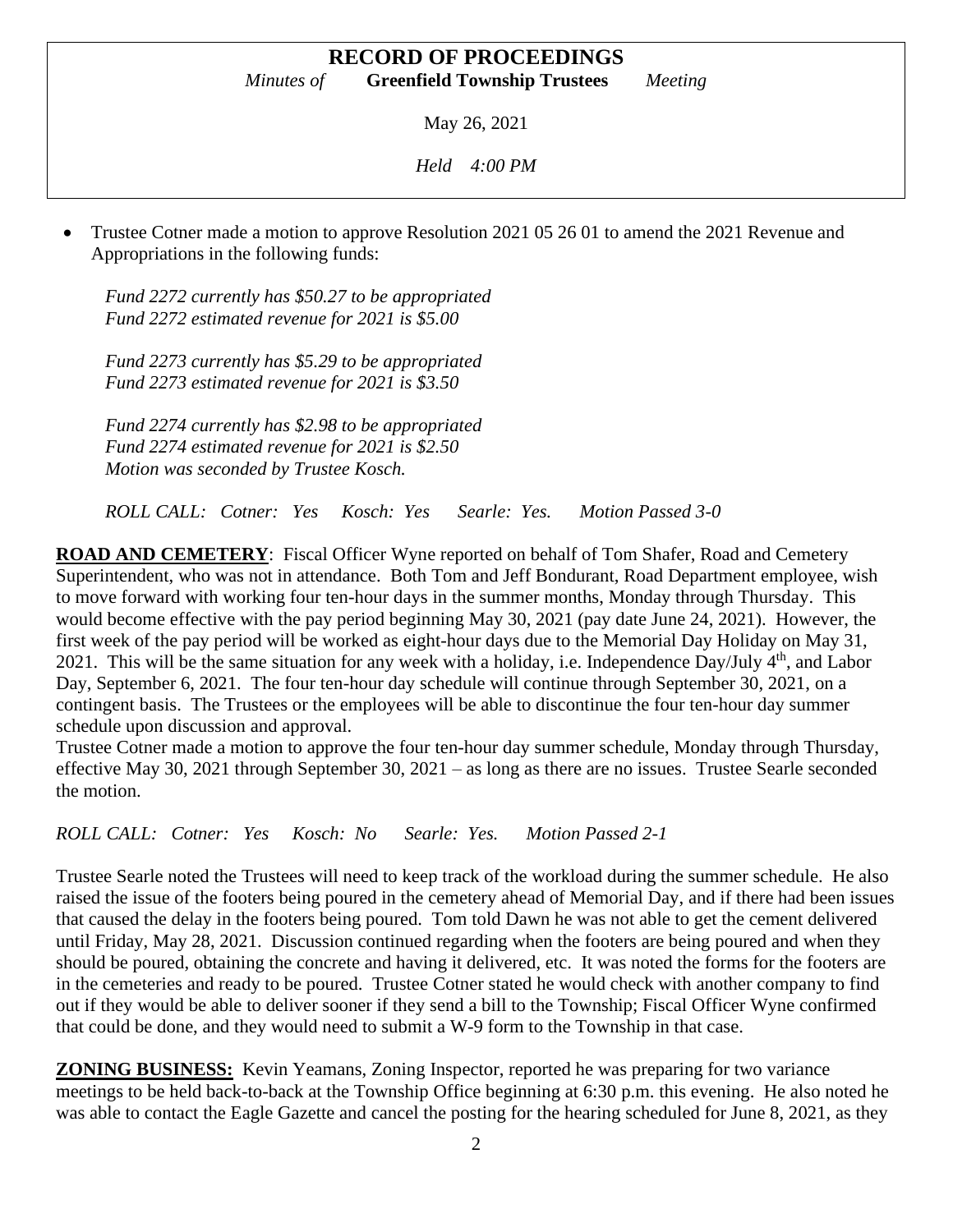#### **RECORD OF PROCEEDINGS** *Minutes of* **Greenfield Township Trustees** *Meeting*

May 26, 2021

*Held 4:00 PM*

would not have been able to post it until June 2, 2021, which would not meet the posting requirement. He stated the variance issues this evening were concerning square footage issues for buildings. Citizens are requesting larger buildings in order to store campers, RV's, ATV's, etc. It was confirmed these changes would then need to go through the Zoning Commission. Discussion continued regarding keeping a list of potential changes to the Zoning Code to be taken to the Commission. Trustee Cotner suggested having a set schedule for a public hearing in November each year when things are a little slower for the Zoning Inspector to review this list of changes. Trustee Searle also raised the issue of cancelling a public hearing, with the current cancellation being the second time this has happened recently. Discussion continued concerning the hearing notices being submitted to the paper, and the timeframe in which the notices of public hearing are required. The notices must be published for at least ten days prior to the hearing, and can be published for a longer period than ten days – but not less than ten days. Additional discussion was held concerning the increasing workload for the Zoning Inspector due to growth in the Township. Trustee Cotner suggested the Board may need to consider increasing the Zoning Inspector's hours, at least temporarily, in order to complete all the work that is being required. It was determined additional hours for the Zoning Inspector, as well as compensation for him, need to be discussed in Executive Session.

Trustee Kosch made a motion to enter Executive Session to discuss compensation, and Trustee Cotner seconded the motion.

*ROLL CALL: Cotner: Yes Kosch: Yes Searle: Yes. Motion Passed 3-0*

Fiscal Officer Wyne noted Executive Session was entered at 4:45 p.m. Fiscal Officer Wyne was not in attendance.

Trustee Cotner noted the return from Executive Session at 5:15 p.m. Roll call was taken and all Trustees were in attendance. It was noted the Fiscal Officer was not in attendance for the remainder of the meeting.

*ROLL CALL: Cotner: Yes Kosch: Yes Searle: Yes.* 

Trustee Searle made a motion to transition the compensation of the Zoning Inspector from salary to hourly at a rate of \$30 per hour for up to ten hours per week. He can set the schedule he wants to work, whether this is three, four or five days per week. The hourly wage will apply to his attendance at public hearings: Zoning Commission meetings, Board of Zoning Appeals meetings, Trustee meetings, and Zoning Hearings he attends. He will be compensated at this rate for work completed at home, including phone calls, and he needs to keep a journal of work performed and the time used to complete the work. Trustee Cotner seconded the motion.

*ROLL CALL: Cotner: Yes Kosch: Yes Searle: Yes. Motion Passed 3-0*

### **FROM THE TRUSTEES**

• **Special Meeting – May 25, 2021 – KLA Risk Consulting – Certificate of Liability question:** Trustee Searle reported he had spoken with Cathy Gonzales of KLA Risk Consulting concerning this question from the May 25, 2021 meeting. She stated this has become a national standard where a